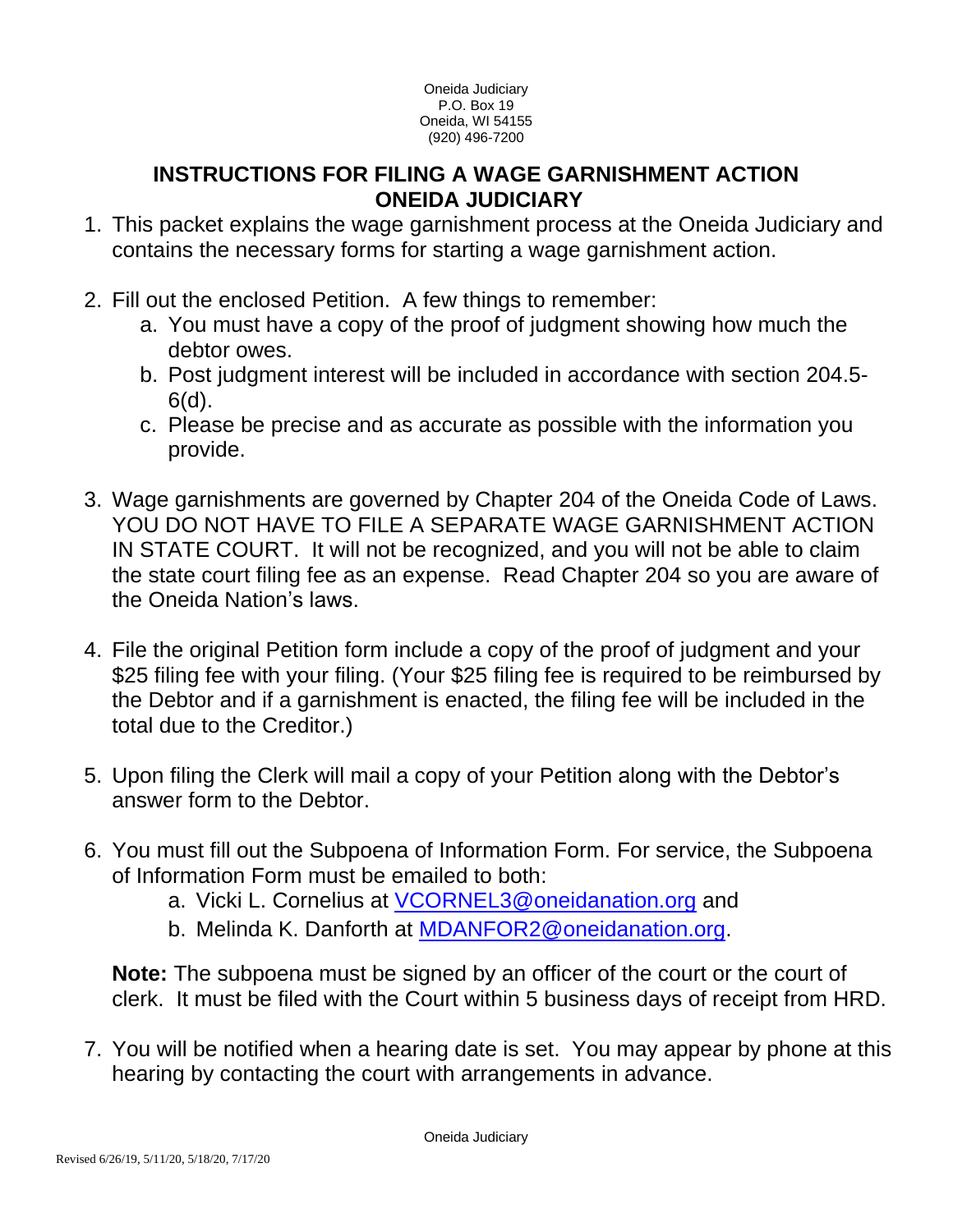#### **ONEIDA JUDICIARY**

|                                                                         | <b>Petitioner/Creditor:</b>                  |              |             |                      |  |
|-------------------------------------------------------------------------|----------------------------------------------|--------------|-------------|----------------------|--|
| Enter the name,<br>address and<br>daytime phone                         | First name                                   |              | Middle name | Last name            |  |
| number of the<br>petitioner/creditor<br>from the original<br>case file. | <b>Current Mailing Address</b>               |              |             |                      |  |
|                                                                         | City<br>VS.                                  | State        | Zip         | Daytime Phone Number |  |
|                                                                         | <b>Respondent/Debtor:</b>                    |              |             |                      |  |
| Enter the name,<br>address, and<br>daytime phone                        | First name                                   |              | Middle name | Last name            |  |
| number of the<br>respondent/debtor<br>from the original<br>case file.   | <b>Current Mailing Address</b>               |              |             |                      |  |
|                                                                         | City                                         | <b>State</b> | Zip         | Daytime Phone Number |  |
|                                                                         | Oneida Nation<br><b>Employer / Garnishee</b> |              |             |                      |  |

#### **PETITION FOR WAGE GARNISHMENT \_\_\_\_\_\_\_\_\_\_\_\_\_\_\_\_\_\_\_\_\_\_\_\_\_\_\_\_\_\_\_\_\_\_\_\_\_\_\_\_\_\_\_\_\_\_\_\_\_\_\_\_\_\_\_\_\_\_\_\_\_\_\_\_\_\_\_\_\_\_\_\_\_\_\_\_\_\_\_\_\_\_\_\_\_\_\_**

Pursuant to Chapter 204 of the Oneida Code of Laws, the Petitioner files this Petition for Wage Garnishment and alleges as follows:

\_\_\_\_\_\_\_\_\_\_\_\_\_\_\_\_\_\_\_\_\_\_\_\_\_\_\_\_\_\_\_\_\_\_\_\_\_\_\_\_\_\_\_\_\_\_\_\_\_\_\_\_\_\_\_\_\_\_\_\_\_\_\_\_\_\_\_\_\_\_\_\_\_\_\_ \_\_\_\_\_\_\_\_\_\_\_\_\_\_\_\_\_\_\_\_\_\_\_\_\_\_\_\_\_\_\_\_\_\_\_\_\_\_\_\_\_\_\_\_\_\_\_\_\_\_\_\_\_\_\_\_\_\_\_\_\_\_\_\_\_\_\_\_\_\_\_\_\_\_\_

\_\_\_\_\_\_\_\_\_\_\_\_\_\_\_\_\_\_\_\_\_\_\_\_\_\_\_\_\_\_\_\_\_\_\_\_\_\_\_\_\_\_\_\_\_\_\_\_\_\_\_\_\_\_\_\_\_\_\_\_\_\_\_\_\_\_\_\_\_\_\_\_\_\_\_ \_\_\_\_\_\_\_\_\_\_\_\_\_\_\_\_\_\_\_\_\_\_\_\_\_\_\_\_\_\_\_\_\_\_\_\_\_\_\_\_\_\_\_\_\_\_\_\_\_\_\_\_\_\_\_\_\_\_\_\_\_\_\_\_\_\_\_\_\_\_\_\_\_\_\_

#### **I am the Creditor in this action**.

1. Reason for Claim:

2. Amount of Original Judgment:\_\_\_\_\_\_\_\_\_\_\_\_\_\_\_\_\_\_\_\_\_\_\_\_\_\_\_\_\_\_\_\_

- a. Were any payments made? Yes  $\Box$  or No  $\Box$
- b. Is yes, what is the total amount still uncollected?
- 3. Court where judgment was obtained (attach proof of judgment):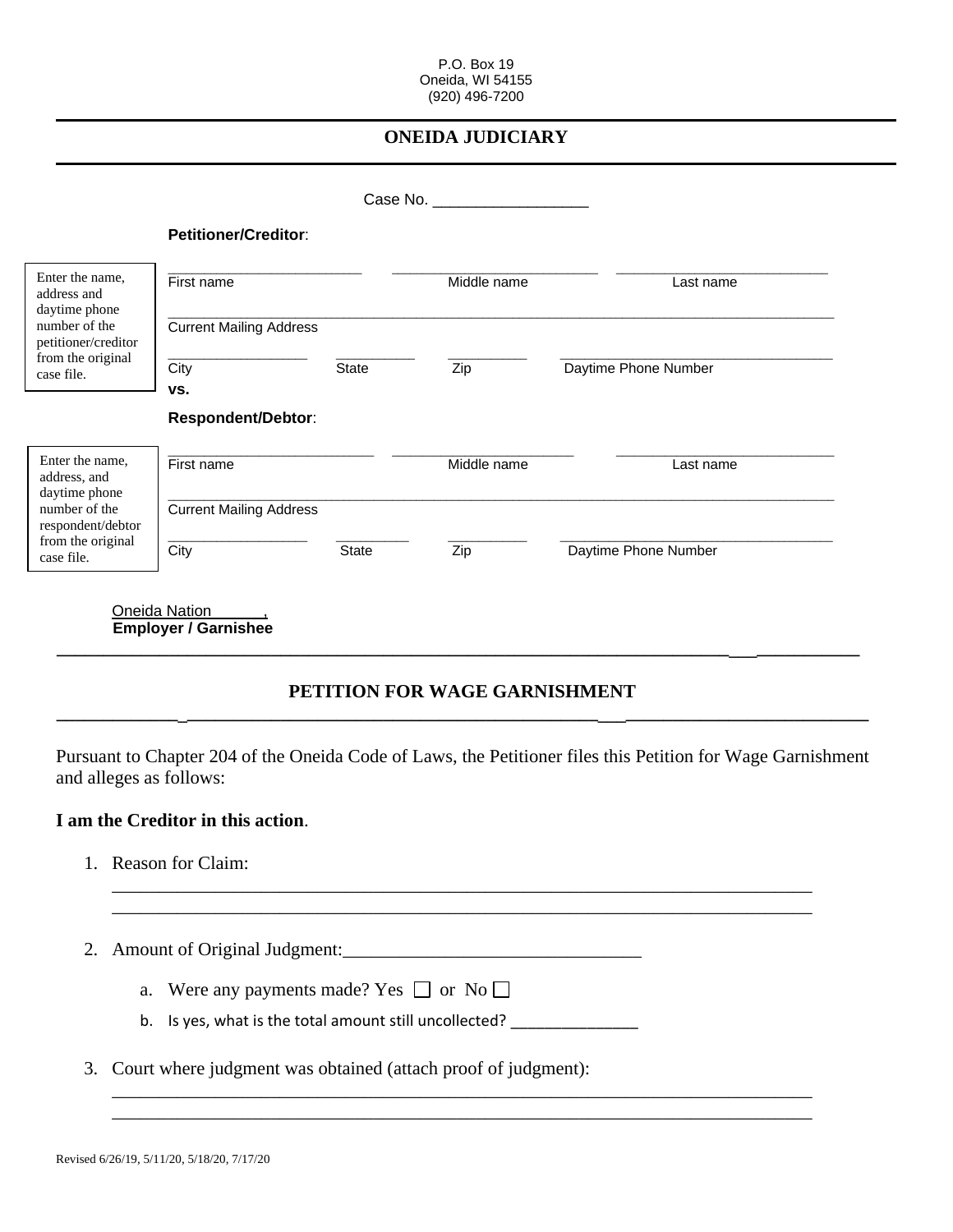4. Post judgment interest you are claiming, if any (please see section 204.5-6(d)):

\_\_\_\_\_\_\_\_\_\_\_\_\_\_\_\_\_\_\_\_\_\_\_\_\_\_\_\_\_\_\_\_\_\_\_\_\_\_\_\_\_\_\_\_\_\_\_\_\_\_\_\_\_\_\_\_\_\_\_\_\_\_\_\_\_\_\_\_\_\_\_\_\_\_ \_\_\_\_\_\_\_\_\_\_\_\_\_\_\_\_\_\_\_\_\_\_\_\_\_\_\_\_\_\_\_\_\_\_\_\_\_\_\_\_\_\_\_\_\_\_\_\_\_\_\_\_\_\_\_\_\_\_\_\_\_\_\_\_\_\_\_\_\_\_\_\_\_\_

\_\_\_\_\_\_\_\_\_\_\_\_\_\_\_\_\_\_\_\_\_\_\_\_\_\_\_\_\_\_\_\_\_\_\_\_\_\_\_\_\_\_\_\_\_\_\_\_\_\_\_\_\_\_\_\_\_\_\_\_\_\_\_\_\_\_\_\_\_\_\_\_\_\_ \_\_\_\_\_\_\_\_\_\_\_\_\_\_\_\_\_\_\_\_\_\_\_\_\_\_\_\_\_\_\_\_\_\_\_\_\_\_\_\_\_\_\_\_\_\_\_\_\_\_\_\_\_\_\_\_\_\_\_\_\_\_\_\_\_\_\_\_\_\_\_\_\_\_

- 5. Other costs you are claiming in addition to the balance on the judgment:
- 6. Summary of amounts claimed:

| <b>Judgment amount:</b>       |         |
|-------------------------------|---------|
| <b>Post Judgment Interest</b> |         |
| <b>Filing Fee:</b>            | \$25.00 |
| <b>TOTAL:</b>                 |         |

7.

| Please make check payable to and remit payment |  |
|------------------------------------------------|--|
| to:                                            |  |
|                                                |  |
|                                                |  |
|                                                |  |
|                                                |  |

JURISDICTION SUBMISSION STATEMENT: As required by Sec. 204.4-1 of the Wage Garnishment Law, the Creditor is submitting to the jurisdiction of the Oneida Nation in this particular action.

 $\frac{1}{\sqrt{2}}$  ,  $\frac{1}{\sqrt{2}}$  ,  $\frac{1}{\sqrt{2}}$  ,  $\frac{1}{\sqrt{2}}$  ,  $\frac{1}{\sqrt{2}}$  ,  $\frac{1}{\sqrt{2}}$  ,  $\frac{1}{\sqrt{2}}$  ,  $\frac{1}{\sqrt{2}}$  ,  $\frac{1}{\sqrt{2}}$  ,  $\frac{1}{\sqrt{2}}$  ,  $\frac{1}{\sqrt{2}}$  ,  $\frac{1}{\sqrt{2}}$  ,  $\frac{1}{\sqrt{2}}$  ,  $\frac{1}{\sqrt{2}}$  ,  $\frac{1}{\sqrt{2}}$ 

Dated this  $\_\_\_$  day of  $\_\_\_\_\_\_$ , 20  $\_\_\_\_\$ 

BY: Petitioner/Creditor or Petitioner's Attorney/Advocate

\_\_\_\_\_\_\_\_\_\_\_\_\_\_\_\_\_\_\_\_\_\_\_\_\_\_\_\_\_\_\_\_\_ Signature

Printed

\_\_\_\_\_\_\_\_\_\_\_\_\_\_\_\_\_\_\_\_\_\_\_\_\_\_\_\_\_\_\_\_\_\_\_\_ Phone #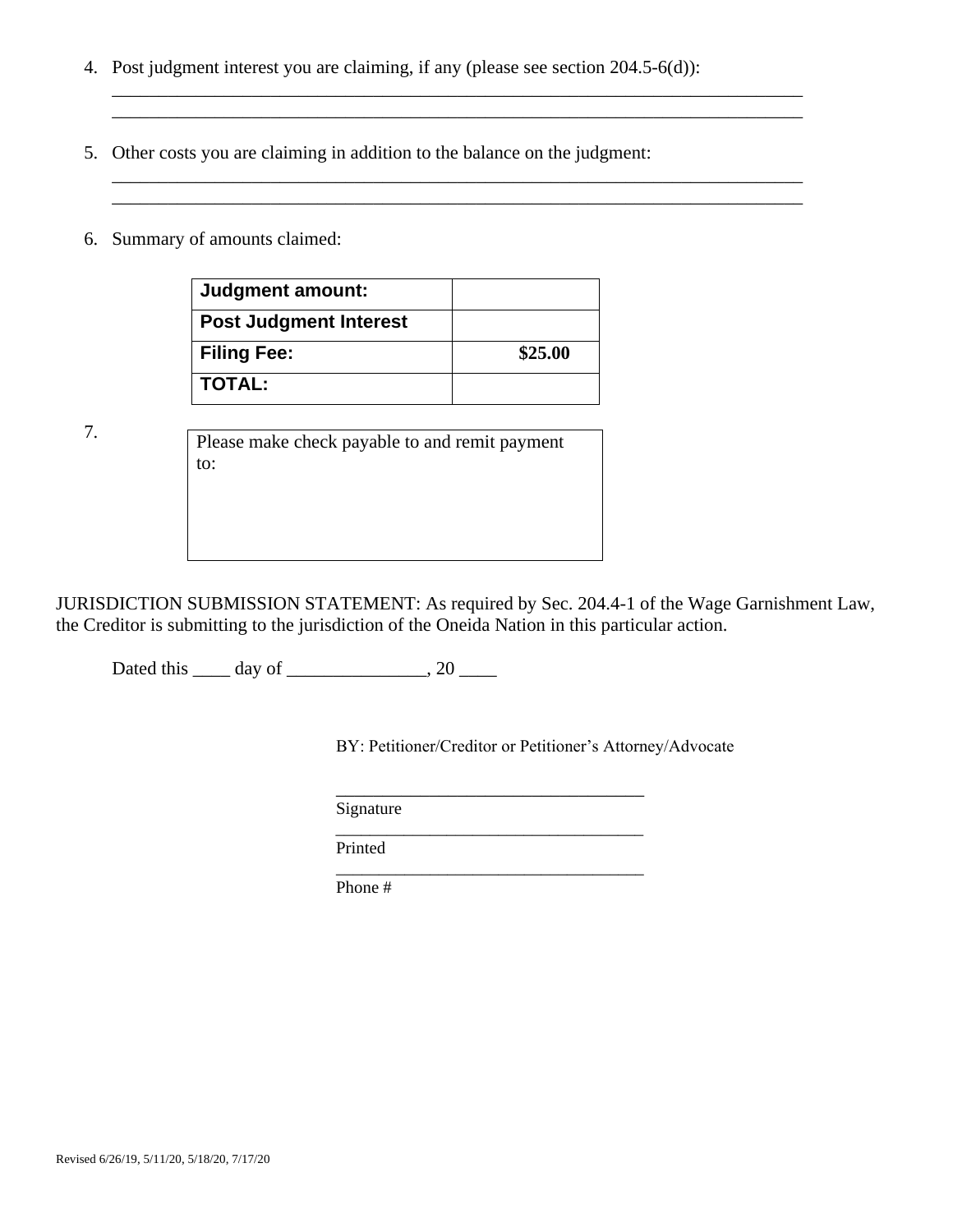# **Oneida Judiciary Tsi nu téshakotiya**?**tolétha**?

#### **Confidential Disclosure of Protected Information**

#### **Petitioner/Creditor**

**\_\_\_\_\_\_\_\_\_\_\_\_\_\_\_\_\_\_\_\_\_\_\_\_\_\_\_\_\_\_\_\_**

\_\_\_\_\_\_\_\_\_\_\_\_\_\_\_\_\_\_\_\_\_\_\_\_\_\_\_\_\_\_\_\_

v. Case No. \_\_\_\_\_\_\_\_\_\_\_\_\_\_\_\_\_\_\_\_\_

#### **Respondent/Debtor**

| In $#1$ enter the<br>name of each<br>person whose                                                | 1.<br>The following protected information is needed for this case or is required by law. It has<br>been omitted or redacted from documents filed with the court. |  |  |
|--------------------------------------------------------------------------------------------------|------------------------------------------------------------------------------------------------------------------------------------------------------------------|--|--|
| protected<br>information is                                                                      |                                                                                                                                                                  |  |  |
| needed for this                                                                                  |                                                                                                                                                                  |  |  |
| case and the<br>information to be                                                                |                                                                                                                                                                  |  |  |
| protected.                                                                                       |                                                                                                                                                                  |  |  |
|                                                                                                  |                                                                                                                                                                  |  |  |
| <b>GARNISHMENT</b><br><b>CASES ONLY:</b>                                                         |                                                                                                                                                                  |  |  |
| Social Security<br>Numbers are                                                                   |                                                                                                                                                                  |  |  |
| needed. If other                                                                                 |                                                                                                                                                                  |  |  |
| information is not<br>available leave                                                            |                                                                                                                                                                  |  |  |
| blank from form.                                                                                 |                                                                                                                                                                  |  |  |
|                                                                                                  |                                                                                                                                                                  |  |  |
|                                                                                                  | Financial Account Numbers: Universe and Account Numbers:                                                                                                         |  |  |
| In $# 2$ if it is not                                                                            | See attached for additional parties                                                                                                                              |  |  |
| practical to redact<br>a document, you<br>may attach it to<br>this form without<br>redacting it. | The following documents cannot be redacted and are attached:<br>2.                                                                                               |  |  |
| Sign and print<br>your name and                                                                  | Signature                                                                                                                                                        |  |  |
| date the document.                                                                               | Print or Type Name                                                                                                                                               |  |  |
|                                                                                                  | Relationship to Case                                                                                                                                             |  |  |

Date

#### **CONFIDENTIAL COURT RECORD**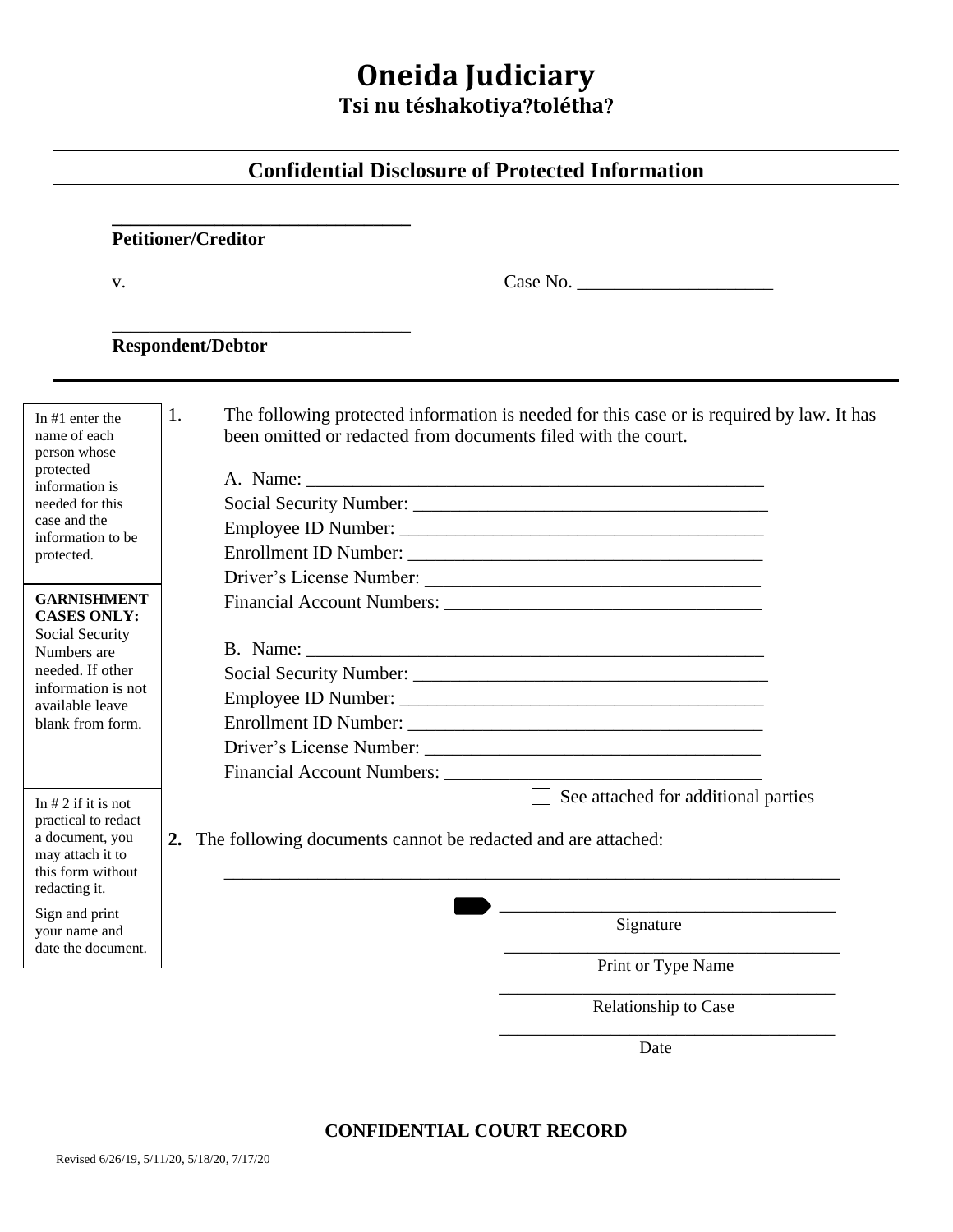# **Oneida Judiciary**

**Tsi nu** téshakotiya>tolétha>

|                                                                                                                                                                                                                                                                                                                                                                                                                                                                       | <b>Garnishment</b>                                                                                                                                                                                                                                      |  |  |  |
|-----------------------------------------------------------------------------------------------------------------------------------------------------------------------------------------------------------------------------------------------------------------------------------------------------------------------------------------------------------------------------------------------------------------------------------------------------------------------|---------------------------------------------------------------------------------------------------------------------------------------------------------------------------------------------------------------------------------------------------------|--|--|--|
| <b>Oneida Human Resources Department</b><br><b>HRIS/Record Staff Only</b>                                                                                                                                                                                                                                                                                                                                                                                             | Date:<br><b>Case No:</b>                                                                                                                                                                                                                                |  |  |  |
|                                                                                                                                                                                                                                                                                                                                                                                                                                                                       | <b>Subpoena for Information</b>                                                                                                                                                                                                                         |  |  |  |
| has been filed with the Oneida Judiciary. Under Oneida Nation Code, 803.24-1 (c), the Clerk of Court or an attorney<br>that is available to the creditor.                                                                                                                                                                                                                                                                                                             | Pursuant to the Oneida Nation Code, 204.5-3, a notice of intent to garnish the wages of an employee of the Oneida Nation<br>admitted to practice in the Oneida Judiciary may issue and sign a subpoena. The creditor must fill in all below information |  |  |  |
| Pursuant to this requirement, your office is commanded to provide confirmation of the included information of debtor<br>employees. Fill in information for each named debtor and return the original copy of this subpoena within five business<br>days of receipt of this subpoena. Failure to comply with this subpoena will delay the completion of the garnishment<br>process and may subject your office to contempt for interference with the judicial process. |                                                                                                                                                                                                                                                         |  |  |  |
|                                                                                                                                                                                                                                                                                                                                                                                                                                                                       |                                                                                                                                                                                                                                                         |  |  |  |
|                                                                                                                                                                                                                                                                                                                                                                                                                                                                       |                                                                                                                                                                                                                                                         |  |  |  |
|                                                                                                                                                                                                                                                                                                                                                                                                                                                                       |                                                                                                                                                                                                                                                         |  |  |  |
|                                                                                                                                                                                                                                                                                                                                                                                                                                                                       |                                                                                                                                                                                                                                                         |  |  |  |
| Gross Salary: _____________ Hourly Wage: _______                                                                                                                                                                                                                                                                                                                                                                                                                      | Gross Salary: _____________ Hourly Wage: _______                                                                                                                                                                                                        |  |  |  |
|                                                                                                                                                                                                                                                                                                                                                                                                                                                                       |                                                                                                                                                                                                                                                         |  |  |  |
| Tipped Employee: $\square$ Yes or $\square$ No                                                                                                                                                                                                                                                                                                                                                                                                                        | Tipped Employee: $\square$ Yes or $\square$ No                                                                                                                                                                                                          |  |  |  |
|                                                                                                                                                                                                                                                                                                                                                                                                                                                                       |                                                                                                                                                                                                                                                         |  |  |  |
|                                                                                                                                                                                                                                                                                                                                                                                                                                                                       |                                                                                                                                                                                                                                                         |  |  |  |
| If worked less than 1-year, Adjusted Date of Hire:                                                                                                                                                                                                                                                                                                                                                                                                                    | If worked less than 1-year, Adjusted Date of Hire:                                                                                                                                                                                                      |  |  |  |
| Was employee on a leave of absence, layoff, furlough                                                                                                                                                                                                                                                                                                                                                                                                                  | Was employee on a leave of absence, layoff, furlough                                                                                                                                                                                                    |  |  |  |
| or any other leave, in the past year? $\square$ Yes or $\square$ No                                                                                                                                                                                                                                                                                                                                                                                                   | or any other leave, in the past year? $\square$ Yes or $\square$ No                                                                                                                                                                                     |  |  |  |
| If yes, how long was the leave:                                                                                                                                                                                                                                                                                                                                                                                                                                       | If yes, how long was the leave:                                                                                                                                                                                                                         |  |  |  |
|                                                                                                                                                                                                                                                                                                                                                                                                                                                                       |                                                                                                                                                                                                                                                         |  |  |  |

Signature (Clerk of Court / Attorney)

\_\_\_\_\_\_\_\_\_\_\_\_\_\_\_\_\_\_\_\_\_\_\_\_\_\_\_\_\_\_\_\_\_

Print (Clerk of Court / Attorney)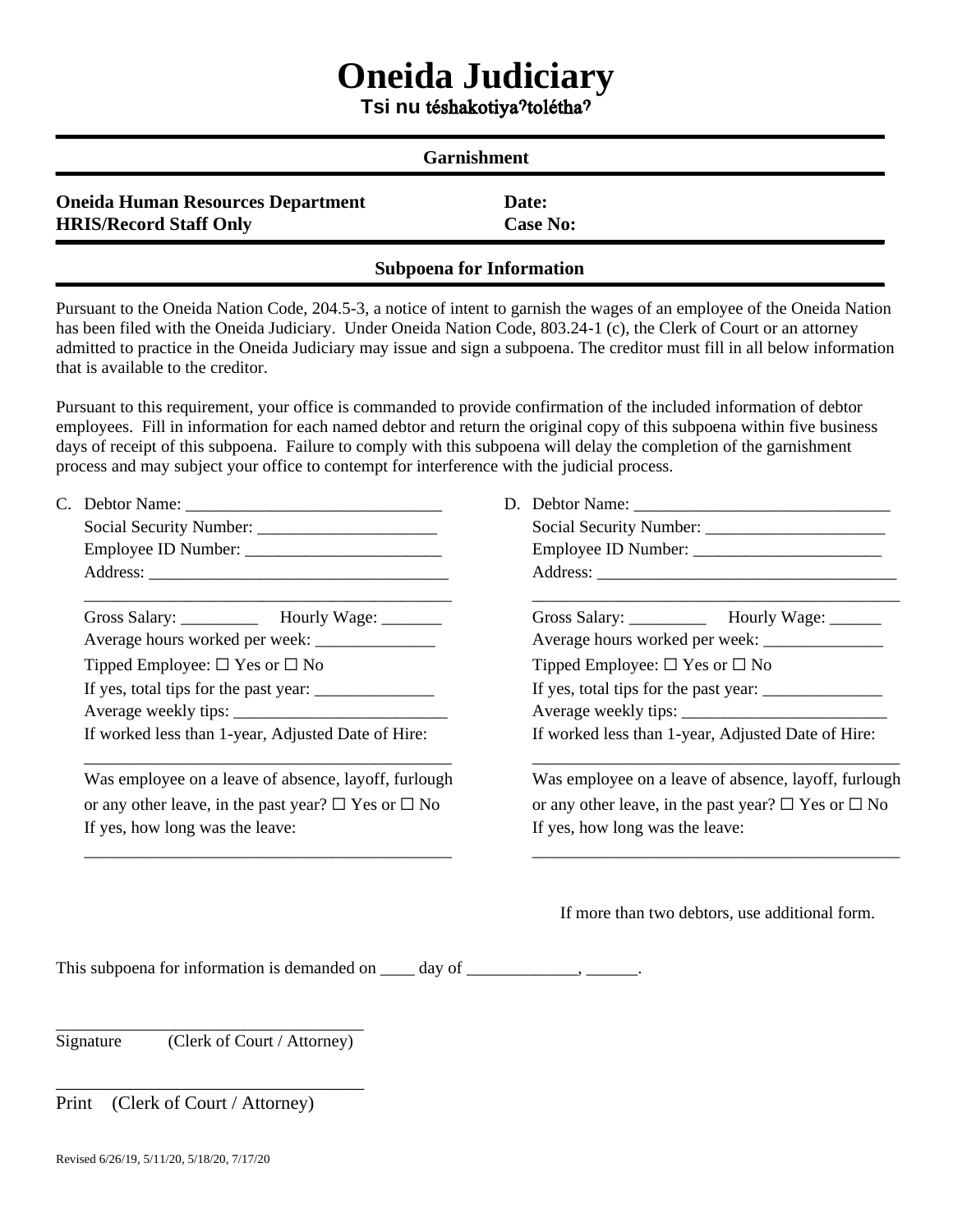#### **ONEIDA JUDICIARY** *For Official Use*

Debtor:

Creditor:

**Earnings Garnishment Debtor's Answer**

Case No.

Garnishee: Oneida Nation

## TO THE GARNISHEE:

1. My earnings are **completely** exempt from earnings garnishment or limited in amount subject to garnishment because:

**\_\_\_\_\_\_\_\_\_\_\_\_\_\_\_\_\_\_\_\_\_\_\_\_\_\_\_\_\_\_\_\_\_\_\_\_\_\_\_\_\_\_\_\_\_\_\_\_\_\_\_\_\_\_\_\_\_\_\_\_\_\_\_\_\_\_\_\_\_\_\_\_\_\_\_\_\_\_\_\_\_\_\_**

| occause.                                                                                 |                                                                                                                                                                                                 |                                                                                                                                                                                                                                                                                                                  |  |  |
|------------------------------------------------------------------------------------------|-------------------------------------------------------------------------------------------------------------------------------------------------------------------------------------------------|------------------------------------------------------------------------------------------------------------------------------------------------------------------------------------------------------------------------------------------------------------------------------------------------------------------|--|--|
|                                                                                          | a. The judgment has been paid.<br>b. The judgment has been discharged in bankruptcy.<br>c. I have filed bankruptcy and enforcement of the judgment has been stayed.<br>d. The judgment is void. |                                                                                                                                                                                                                                                                                                                  |  |  |
|                                                                                          |                                                                                                                                                                                                 | 2. I request the Judiciary to lower the percentage deducted from my disposable earnings as a deduction of the<br>maximum twenty percent $(20%)$ would cause me undue harm because one $(1)$ or more of the following apply:                                                                                      |  |  |
|                                                                                          | a. I receive, am eligible for, or have received within 6 months one or more of the following:                                                                                                   |                                                                                                                                                                                                                                                                                                                  |  |  |
| Check which<br>applies. Attach a<br>copy of the letter<br>of approval or<br>eligibility. | Relief funded under public assistance<br>Medical assistance<br>Food Stamps<br>Supplemental security income                                                                                      | Relief funded under Wis. Stats. §59.53(21)<br>Veterans benefits based on need<br>under 38 USC 501-562 or<br>Wis. Stats. §45.351(1)<br>$\Box$ Any other public assistance                                                                                                                                         |  |  |
|                                                                                          | ***Must attach proof of assistance/benefits documentation.                                                                                                                                      |                                                                                                                                                                                                                                                                                                                  |  |  |
| earnings                                                                                 | *** Attach a copy court order.<br>c. My household income is below the federal poverty level.<br>below the federal poverty level.<br>other reasons. Please explain:                              | b. I am subject to child support orders that would leave me with less than fifty percent (50%) of my<br>d. The garnishment of 20% of my disposable income would result in the income of my household being<br>e. The garnishment of twenty percent (20%) of my disposable earnings would cause me undue harm for |  |  |

I understand that if I claim a complete exemption, limitation or defense in bad faith, I may be held liable to the creditor for actual damages and costs.

\_\_\_\_\_\_\_\_\_\_\_\_\_\_\_\_\_\_\_\_\_\_\_\_\_\_\_\_\_\_\_\_\_\_\_\_\_\_\_\_\_\_\_\_\_\_\_\_\_\_\_\_\_\_\_\_\_\_\_\_\_\_\_\_\_\_\_\_\_\_\_\_\_\_\_\_\_\_\_\_\_\_\_\_\_\_\_\_\_

| Signature of Debtor   |  |
|-----------------------|--|
| Name Printed or Typed |  |
| Date                  |  |
| Address               |  |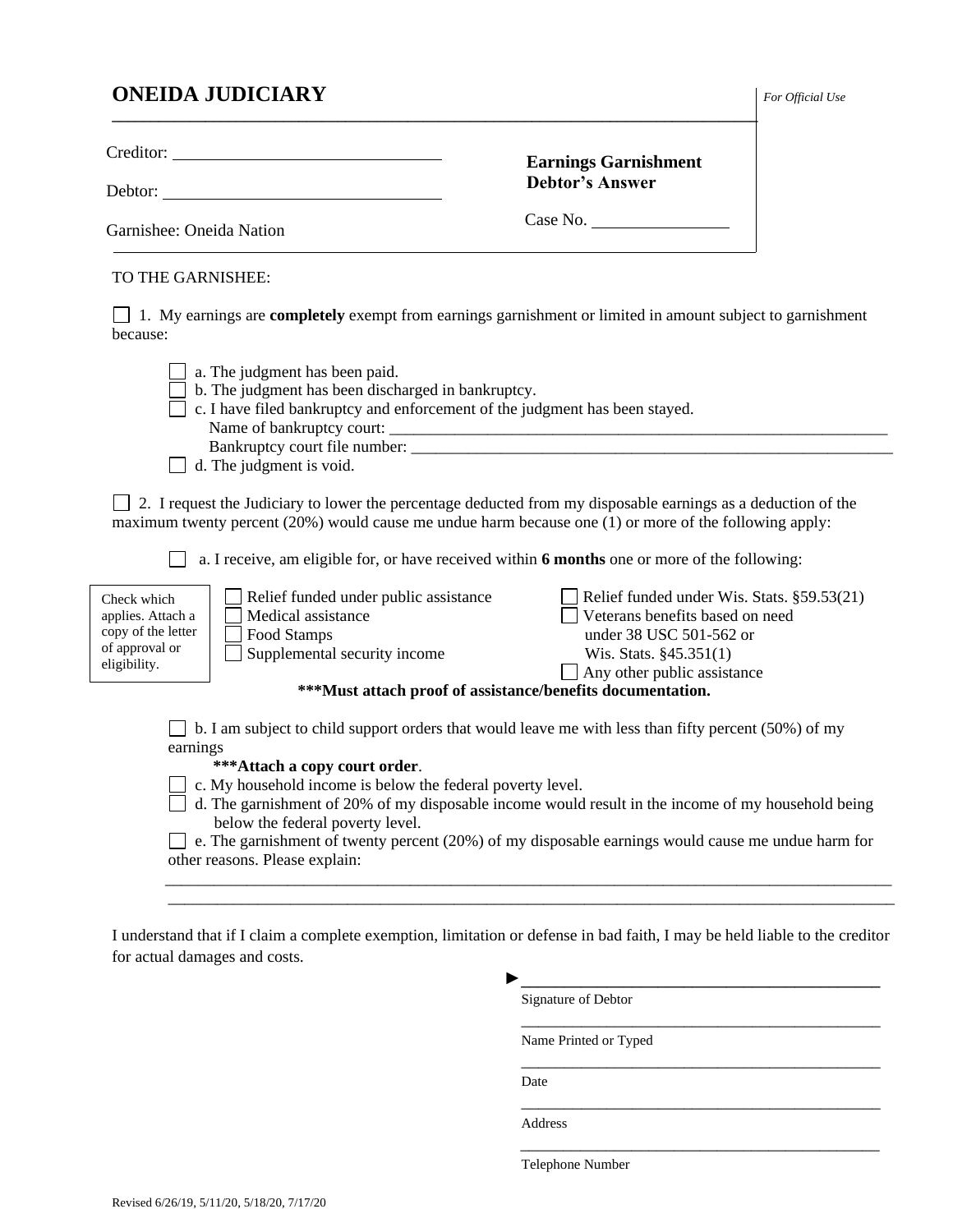## **ONEIDA JUDICIARY**

Creditor: \_\_\_\_\_\_\_\_\_\_\_\_\_\_\_\_\_\_\_\_\_\_

Debtor: \_\_\_\_\_\_\_\_\_\_\_\_\_\_\_\_\_\_\_\_\_\_\_

#### **Earnings Garnishment Exemption Notice**

Case No.

Garnishee: Oneida Nation

To the debtor:

The creditor has been awarded a judgment against you or your spouse as indicated below. That judgment has not been fully paid. The creditor has now filed a garnishment proceeding against your earnings from the garnishee. This means that the creditor is seeking to take some of your earnings to satisfy part or all of the judgment against you or your spouse.

The total amount of the creditor's claim is as follows:

| County of Judgment:                       | Case Number: | Date of Judgment: |  |
|-------------------------------------------|--------------|-------------------|--|
| Unpaid balance on judgment:               |              | S.                |  |
| Post Judgment Interest:                   |              | SS.               |  |
| Filing costs of this earning garnishment: | \$25.00      |                   |  |
| Total amount owed by the debtor:          |              |                   |  |

By law, your wages may be garnished in an amount not to exceed 20% of your weekly disposable earnings. Your "disposable earnings" are those remaining after social security and federal and state income taxes are withheld.

You may request a lower percentage be deducted from your disposable earnings if undue harm results from any of the following:

- 1. Your household income is below the federal poverty level. See the worksheet below to determine if you quality for this exemption.
- 2. You receive relief funded under public assistance, relief funded under Wis. Stats. §59.53(21), medical assistance, supplemental security income, food stamps, or veterans benefits based on need under USC 501 to 562 or Wis. Stats. §45.35 (1), or have received these benefits within the past 6 months or are eligible but have not yet received these benefits.
- 3. At least 50% of your disposable earnings are assigned by court order for child support.
- 4. The garnishment of twenty percent (20%) of the debtor's disposable earnings would cause the debtor's household income to drop below the current federal poverty level.
- 5. The garnishment of twenty percent (20%) of the debtor's disposable earnings would cause the debtor undue harm for reasons not identified in this section.

*For Official Use Only*